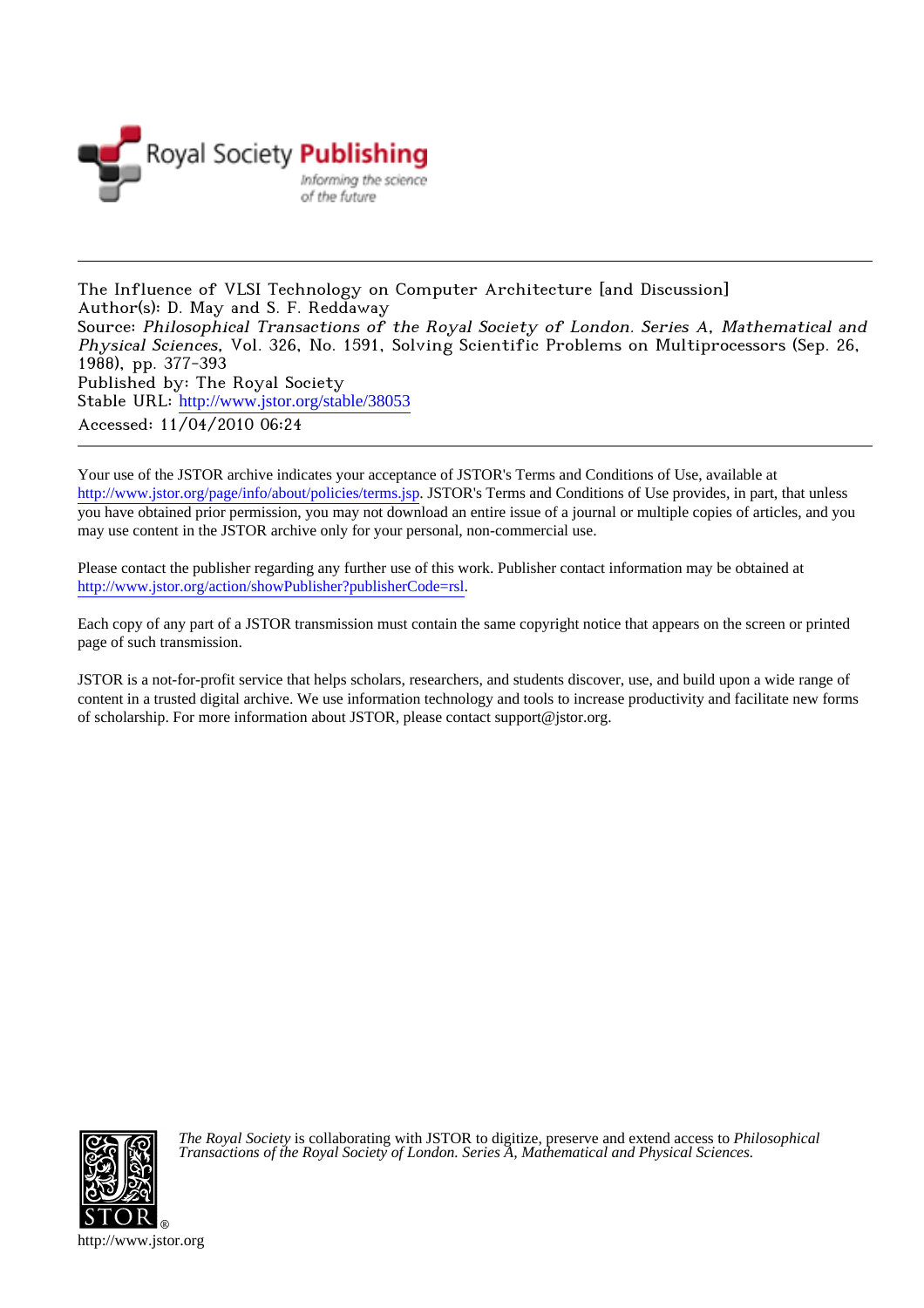# **The influence of VLSI technology on computer architecture**

### **BY D. MAY**

## **INMOS Limited, 100 Azbec West, Almondsbury, Bristol BS12 4SQ, U.K.**

**Very-large-scale integration (VLSI) offers new opportunities in computer architecture. The cost of a processor has been reduced to that of a few thousand bytes of memory, with the result that parallel computers can be constructed as easily and economically as their sequential predecessors. In particular, a parallel computer constructed by replication of a standard computing element is well suited to the mass-production economics of the technology.** 

**The emergence of the new parallel computers has stimulated the development of new programming languages and algorithms. One example is the OCCAM language which has been designed to enable applications to be expressed in a form suitable for execution on a variety of parallel architectures. Further developments in language and architecture will enable processing resources to be allocated and deallocated as freely as memory, giving rise to some hope that users of general-purpose parallel computers will be freed from the current need to design algorithms to suit specific architectures.** 

### **1. THE TECHNOLOGY**

**Current technology allows a high-performance computer to be implemented on a single chip. One example is the Inmos IMS T800 transputer (Homewood et al. I987), which incorporates two processors (central processor and floating-point processor), 4 Kbytes of RAM (random access read-write memory) and a communications system on a single chip of about I cm2. The floating-point performance of this device is over 1 megaflop (million floating point operations per second).** 

**For the T800 and its some of its major functional blocks, the dimensions in square millimetres are:** 

**T800, 93.0; central processor, 12.0; communications link, 2.5; floating point unit, 17.5; 4 Kbytes memory, 12.0; arithmetic logic unit, 0.6; 70 Kbits microcode, 4.5.** 

**Semiconductor manufacturing processes evolve very rapidly, and within a year it will be possible to manufacture devices like the IMS T800 in less than half the area. In practice, however, the improvements in the manufacturing process are used to increase the capability of the device.** 

**Like all VLSI devices, a transputer is ultimately assembled from connections in metal and polysilicon, transistor and 'contacts' which connect metal to polysilicon. The IMS T800 is manufactured with a complementary metal oxide silicon (CMos) process similar to that used in the manufacture of 64 Kbit static RAMS. For the transputer manufacturing process, the dimensions of transistors and contacts in square micrometres are: transistor, 14; contact, 36.**  Metal tracks are 2.75  $\mu$ m wide, polysilicon tracks 1.75  $\mu$ m. However, they cannot be placed close together; buses are formed by placing metal (or polysilicon) tracks on a pitch of  $6 \mu m$ . It **can be seen from these figures that the majority of the silicon area is used for interconnect.**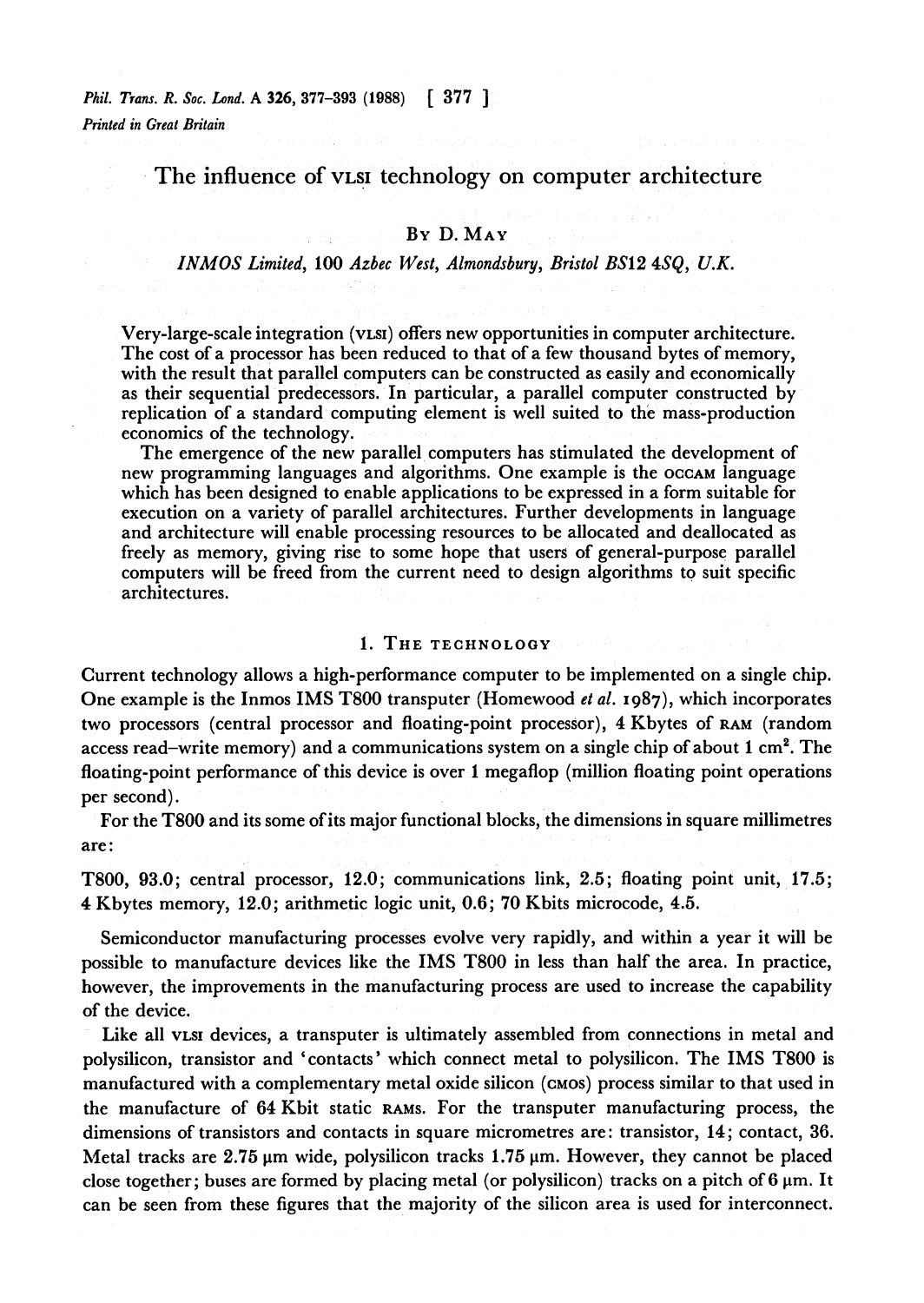**Transistors are the smallest components, for example, 13700 transistors occupy the same area as 1 mm of a 32-bit-wide bus. The cost of interconnection off the chip is large, a 'pad' to which a wire is bonded in the final stages of manufacturing occupies 0.125 mm2 and so to transmit a 32-bit-wide bus off-chip requires 4 mm2 of pads.** 

**It can be seen from the above figures that interconnections consume a relatively large silicon area. Consequently, considerable effort is being expended to reduce the cost of interconnect in new manufacturing processes. This can be done with smaller geometries or by adding extra layers of interconnect (or both). There are now a number of processes with two metal interconnect levels, and development of three- and four-layer processes is in hand. New processes will offer substantially smaller geometries in both metal width and pitch. However, reducing the metal width increases its resistivity in proportion, and reducing the pitch increases the capacitance with the result that the interconnect becomes slower but the transistors become faster. The speed can, to some extent, be increased but only at the cost of more power consumption and larger signal drivers occupying more area.** 

### **2. VLSI ARCHITECTURE**

**VLSI technology has significant implications for computer architecture:** 

**(1) processing is cheap; extra processor power should be used to save interconnect and to save memory;** 

**(2) locality of operation is essential.** 

**For example, the fact that the processor occupies the same space as a 4 Kbyte memory suggests that, provided that performance is maintained, it is worth using a processor wherever it will save more than 4 Kbytes of memory (for example, by compressing data or by computing values when needed instead of storing them). Similarly, it is often worth encoding data and transmitting it serially rather than transmitting it in parallel.** 

**The need for locality arises because of the high cost in area and delay of moving data between chips. However, locality is also becoming important even within a single chip. For the manufacturing process described above, a transistor can switch in about the same time as a signal will travel along I mm of metal. It is therefore important that the various functional units of a processor (registers, arithmetic logic units and control logic) are physically close together so that data can be moved rapidly between them. Perhaps more important is the need to distribute clock signals to synchronize the various components of the processor. As mentioned above, the effect of reducing the dimensions of the manufacturing process is to further decrease the signal speed in relation to the switching speed. The inevitable conclusion is that an architecture based on a network of simple computers operating independently and communicating data as needed is ideally matched to the technology. However, such a radical change of architecture cannot be hidden from the programmer; new languages and algorithms are needed to exploit such machines.** 

### **3. OCCAM**

**The OCCAM programming language (Inmos I988) enables an application to be described as a collection of processes which operate concurrently and communicate through channels. In such a description, each OCCAM process describes the behaviour of one component of the implementation, and each channel describes a connection between components.**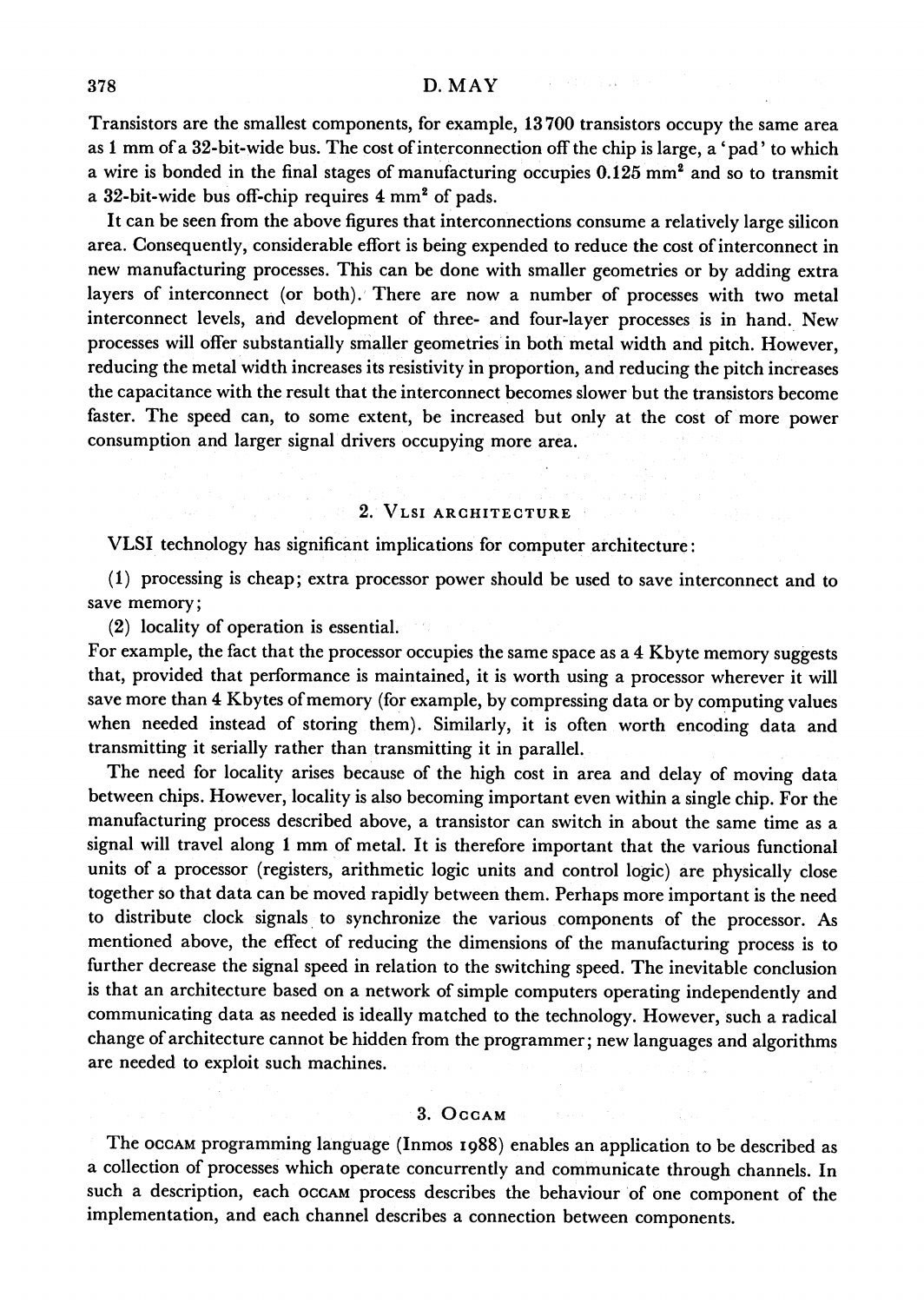**The design of OCCAM allows the components and their connections to be implemented in many different ways. This allows the choice of implementation technique to be chosen to suit available technology, to optimize performance, or to minimize cost.** 

**OCCAM has proved useful in many application areas. It can be efficiently implemented on almost any computer and is being used in applications ranging from single processor embedded control systems to concurrent supercomputers. OCCAM programs can also be directly compiled and implemented as specialized VLSI devices.** 

The main design objective of occam was to provide a language which could be directly **implemented by a network of processing elements, and could directly express concurrent algorithms. In many applications OCCAM is used as an assembly language; there is a one-to-one relation between OCCAM processes and processing elements, and between OCCAM channels and links between processing elements.** 

**A further important objective in the design of OCCAM was to use the same concurrent programming techniques both for a single computer and for a network of computers. In practice, this meant that the choice of features in OCCAM was partly determined by the need for an efficient distributed implementation. Once this had been achieved, only simple modifications were needed to ensure an efficient implementation of concurrency on a single sequential computer. This approach to the design of OCCAM perhaps explains some of the differences between OCCAM and other 'concurrent' languages.** 

### **3.1. Locality**

**Almost every operation performed by a process involves access to a variable, and so it is desirable to provide each processing element with local memory in the same VLSI device.** 

**The speed of communication between electronic devices is optimized by the use of one directional signal wires, each connecting only two devices. This provides local communication between pairs of devices.** 

**OCCAM can express the locality of processing, in that each process has local variables; it can express locality of communication in that each channel connects only two processes.** 

## **3.2. The OCCAM primitives**

**OCCAM programs are built from three primitive processes:** 

- $v := e$  assign expression  $e$  to variable  $v$ ,<br>c  $\cdot$  **e** output expression  $e$  to channel c
- output expression  $e$  to channel  $c$ ,
- **c ? v input variable v from channel c.**

**The primitive processes are combined to form constructs:** 

**SEQ sequence,**  conditional, **WHILE loop,** 

**PAR parallel, ALT alternative.** 

**A construct is itself a process, and may be used as a component of another construct; in other words, OCCAM is a hierarchical block-structured language.**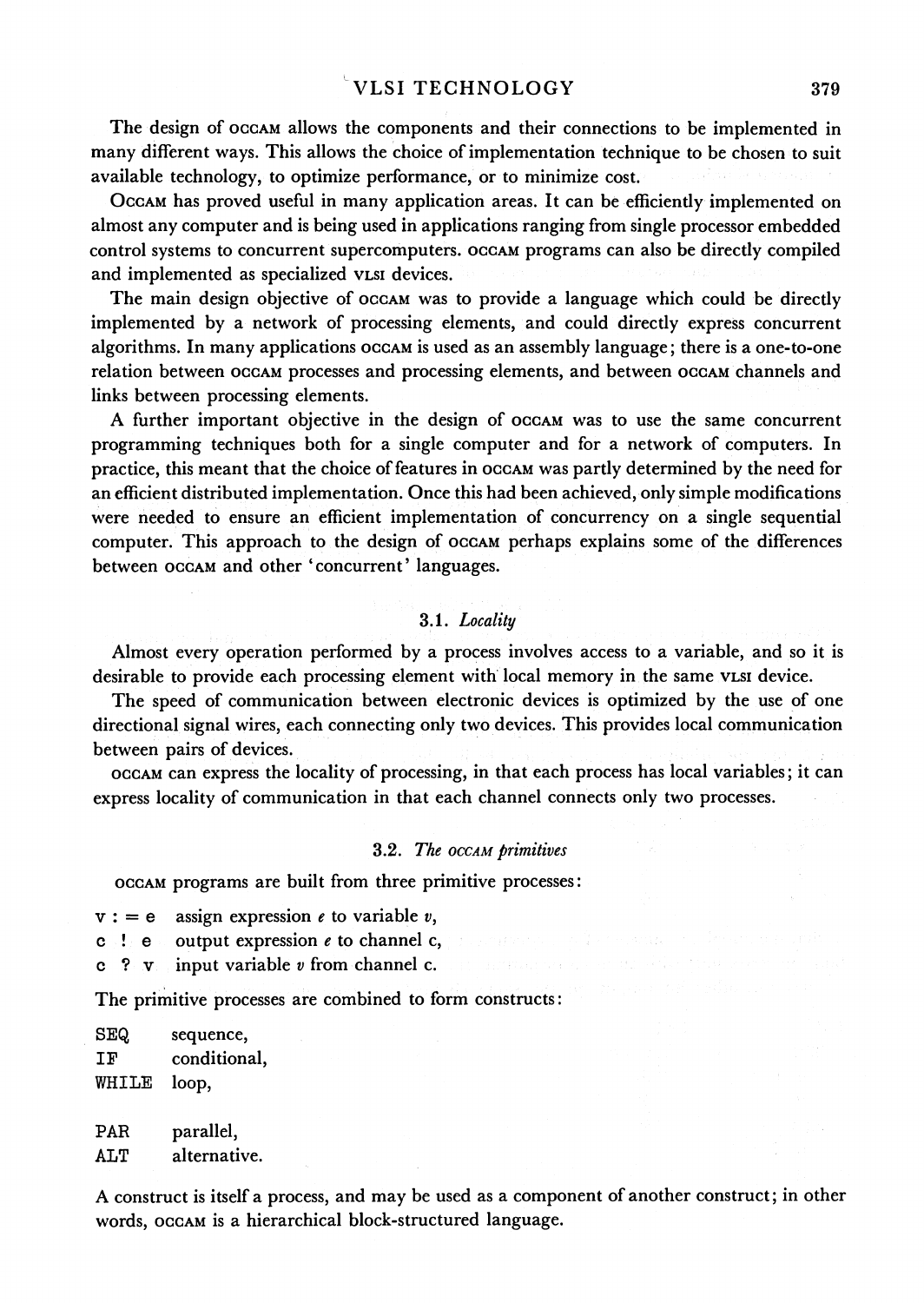**Conventional sequential programs can be expressed with variables and assignments, combined in sequential and conditional and loop constructs. The order of expression evaluation is unimportant, as there are no side effects and operators always yield a value.** 

**Concurrent programs make use of channels, inputs and outputs, combined by parallel and alternative constructs.** 

**The definition and use of OCCAM procedures follows ALGOL-like scope rules, with channel, variable and value parameters. The body of an OCCAM procedure may be any process, sequential or parallel. sequential or parallel.** *a l* **<b>***l l* **<b>***l l l l l l* **<b>***l l* 

**A very simple example of an OCCAM program is the buffer process below.** 

**WHILE TRUE VAR ch: SEQ in ? ch out ! ch** 

**Indentation is used to indicate program structure. The buffer consists of an endless loop, first setting the variable ch to a value from the channel in, and then outputting the value of ch to the channel out. The variable ch is declared by VAR oh.** 

#### **3.3. The parallel construct**

**The components of a parallel construct may not share access to variables, and communicate only through channels. Each channel provides one-way communication between two components; one component may only output to the channel and the other may only input from it. These rules are checked by the compiler.** 

**The parallel construct specifies that the component processes are 'executed together'. This means that the primitive components may be interleaved in any order. More formally,** 

| PAR      | <b>SEQ</b><br>٠ |          |  |
|----------|-----------------|----------|--|
| SEQ.     | =               | $x := e$ |  |
| $x := e$ |                 | PAR<br>٠ |  |
| P        |                 | P        |  |
| O.       |                 | O.       |  |

**so that the initial assignments of two concurrent processes may be executed in sequence until both processes start with an input or output. If one process starts with an input on channel c, and the other an output on the same channel c, communication takes place:** 

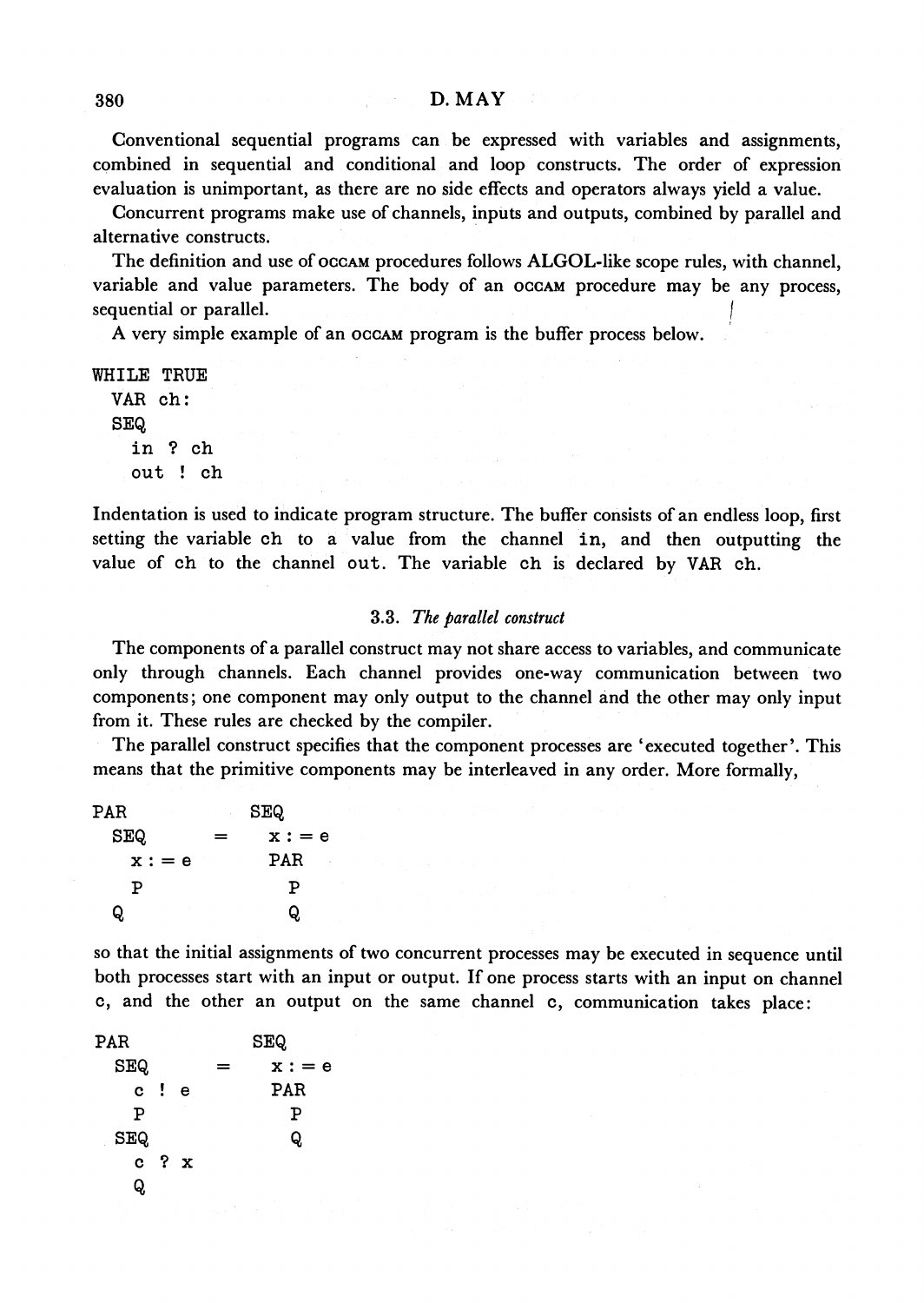**The above rule states that communication can be thought of as a distributed assignment. Two examples of the parallel construct are shown below.** 

| CHAN c:           | VAR ch1:              |
|-------------------|-----------------------|
| PAR               | VAR ch <sub>2</sub> : |
| WHILE TRUE        | SEQ.                  |
| VAR ch:           | in ? ch1              |
| <b>SEQ</b>        | <b>WHILE TRUE</b>     |
| in ? ch           | <b>SEQ</b>            |
| c!ch              | <b>PAR</b>            |
| <b>WHILE TRUE</b> | in ? ch2              |
| VAR ch:           | out ! ch1             |
| SEQ.              | PAR                   |
| c?ch              | in ? ch1              |
|                   | out ! ch out ! ch2    |
|                   |                       |

**The first consists of two concurrent versions of the previous example, joined by a channel to form a 'double buffer'. The second is perhaps a more conventional version. As 'black boxes', each with an input and an output channel, the behaviour of these two programs is identical; only their internals differ.** 

### **3.4. Synchronized communication**

**Synchronized, unbuffered, communication greatly simplifies programming, and can be efficiently implemented. In fact, it corresponds directly to the conventions of self-timed signalling (Mead & Conway I980). Unbuffered communication eliminates the need for message buffers and queues. Synchronized communication prevents accidental loss of data arising from programming errors. In an unsynchronized scheme, failure to acknowledge data often results in a program which is sensitive to scheduling and timing effects.** 

**Synchronized communication requires that one process must wait for the other. However, a process which requires to continue processing while communicating can easily be written:** 

a kang disebut at the state and the problem

a na mara mid na sa masa na katika maca ya masa wa masa ka

**PAR** 

**c !x p** 

#### **3.5. The alternative construct**

and the set of the second collection of the company of the

**In OCCAM programs, it is sometimes necessary for a process to input from any one of several other concurrent processes. Consequently, OCCAM includes an alternative construct similar to that of CSP (Hoare 1978). As in CSP, each component of the alternative starts with a guard; an input, possibly accompanied by a boolean expression. From an implementation point of view, the alternative has the advantage that it can be implemented either 'busily' by a channel test or by a 'non-busy' scheme. The alternative enjoys a number of useful semantic properties more fully discussed in Roscoe & Hoare (I986); in particular, the formal relation between parallel and alternative is shown below:**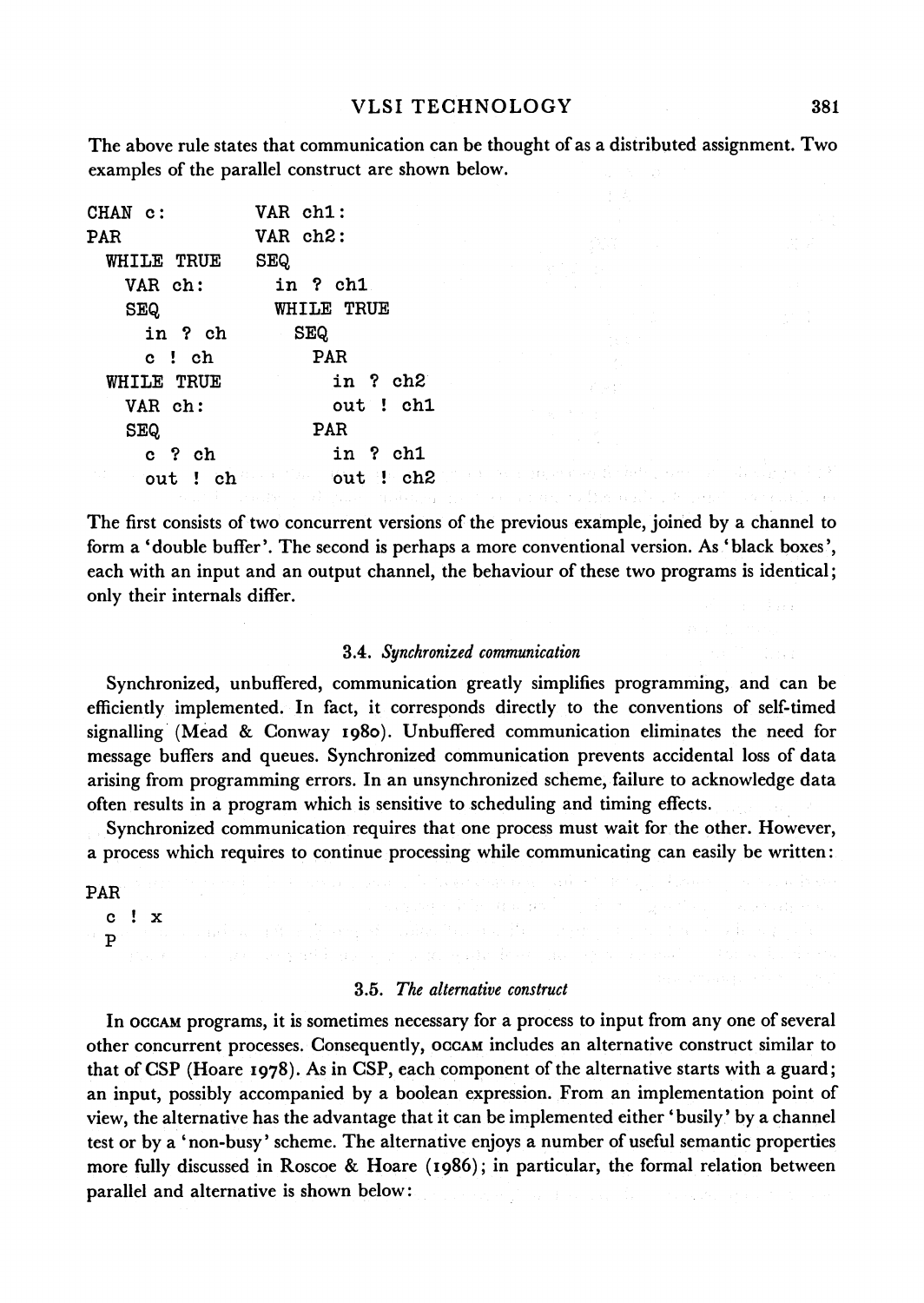| i, s<br>$\sim$ |           | 91. | ALT<br>$\mathcal{L} = \{1,2,3,4\}$<br>The Corporation<br>$\cdot$ |  |
|----------------|-----------|-----|------------------------------------------------------------------|--|
|                |           |     | $c$ ? $x$                                                        |  |
|                |           |     | PAR                                                              |  |
| PAR            |           |     | P                                                                |  |
| <b>SEQ</b>     |           |     | <b>SEQ</b>                                                       |  |
|                | $c$ ? $x$ |     | $d$ ? $y$                                                        |  |
| ${\bf P}$      |           |     | Q                                                                |  |
| <b>SEQ</b>     |           |     | d ? y                                                            |  |
|                | d ? y     |     | PAR                                                              |  |
| Q              |           |     | Q                                                                |  |
|                |           |     | <b>SEQ</b>                                                       |  |
|                |           |     | $c$ ? $x$                                                        |  |
| <b>Allen</b>   | $\sim$    |     | P                                                                |  |
|                |           |     |                                                                  |  |

**This equivalence states that if two concurrent processes are both ready to input (communicate) on different channels, then either input (communication) may be performed first.** 

 $\sqrt{ }$ 

na S

**A simple example of the alternative is shown below; this is a 'multiplexor':** 

**WHILE TRUE ALT inl ? ch out ! ch in2 ? ch out ! ch** 

The multiplexor inputs from either channel in1 or channel in2. It then outputs the **value it has just input.** 

## **3.6. Channels and hierarchical decomposition**

**An important feature of OCCAM is the ability to successively decompose a process into concurrent component processes. This is the main reason for the use of named communication channels in OCCAM. Once a named channel is established between two processes, neither process need have any knowledge of the internal details of the other. Indeed, the internal structure of each process can change during execution of the program.** 

**The parallel construct, together with named channels provides for decomposition of an**  application into a hierarchy of communicating processes, enabling  $occAM$  to be applied to **large-scale applications.** 

### **3.7. Future developments**

**The initial version of OCCAM was a very simple language including only integer data types and one-dimensional arrays. In view of the need to provide a concurrent language suitable for a wide range of numerical applications, a derivative of OCCAM has been developed, known as OCCAM2. The OCCAM2 language provides the concurrency features of OCCAM together with the data types appropriate for numerical applications.** 

**Current implementations of OCCAM assume explicit control over the physical allocation of processes to processors and channels to interprocessor links. Allocation of physical resources is determined by the compiler. This allows an extremely efficient implementation of concurrency**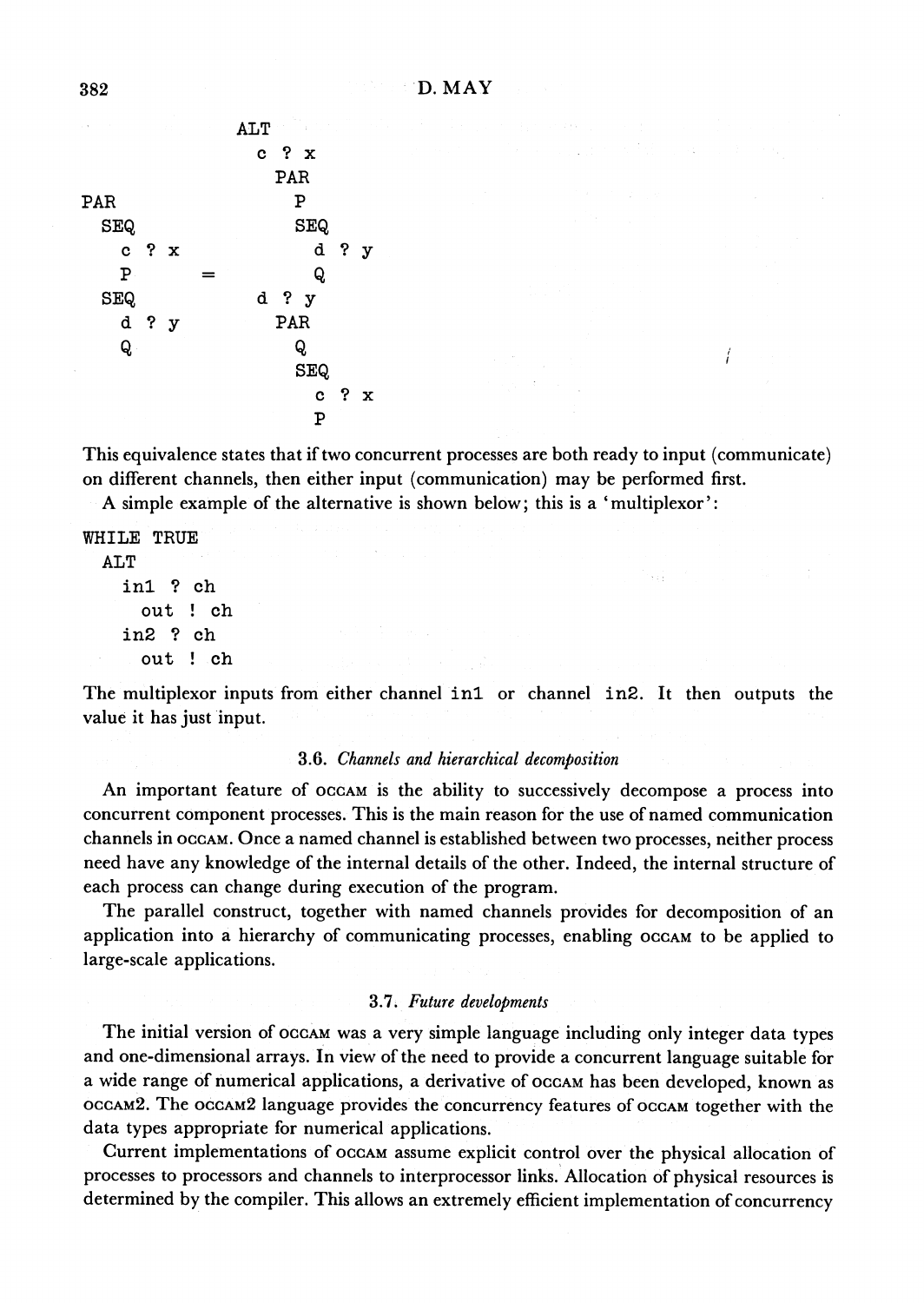**and communication. However, it would be natural to remove these restrictions, especially if further hardware support could be used to make dynamic resource allocation fast. The result would be a language supporting concurrency and recursion, together with recursively defined data types. This would make OCCAM more suitable for concurrent symbolic application areas.** 

### **4. THE TRANSPUTER CONCEPT**

**VLSI technology allows a large number of identical devices to be manufactured cheaply. For this reason, it is attractive to implement an OCCAM program with a number of identical components, each programmed with the appropriate OCCAM process. A transputer (see, for example Homewood et al. I987) is such a component.** 

**A transputer is a single VLSI device with memory, processor and communications links for direct connection to other transputers. Concurrent systems can be constructed from a collection of transputers which operate concurrently and communicate through links.** 

**The transputer can therefore be used as a building block for concurrent processing systems,**  which **OCCAM** as the associated design formalism.

#### **4.1. Transputer architecture**

**An important property of VLSI technology is that communication between devices is very much slower than communication on the same device. In a computer, almost every operation that the processor performs involves the use of memory. A transputer therefore includes both processor and memory in the same integrated-circuit device.** 

**In any system constructed from integrated circuit devices, much of the physical bulk arises from connections between devices. The size of the package for an integrated circuit is determined more by the number of connection pins than by the size of the device itself. In addition, connections between devices provided by paths on a circuit board consume a considerable amount of space.** 

**The speed of communication between electronic devices is optimized by the use of onedirectional signal wires, each connecting two devices. If many devices are connected by a shared bus, electrical problems of driving the bus require that the speed is reduced. Also, additional control logic and wiring is required to control sharing of the bus.** 

**To provide maximum speed with minimal wiring, the transputer uses point-to-point serial communication links for direct connection to other transputers.** 

#### **4.2. Transputer systems**

**A transputer system consists of a number of interconnected transputers, each executing an OCCAM process and communicating with other transputers. As a process executed by a transputer may itself consist of a number of concurrent processes the transputer has to support the OCCAM programming model internally. Within a transputer, concurrent processing is implemented by sharing the processor time between the concurrent processes.** 

**The most effective implementation of simple programs by a programmable computer is provided by a sequential processor. Consequently, the transputer processor is fairly conventional, except that additional hardware and microcode support the OCCAM model of concurrent processing.**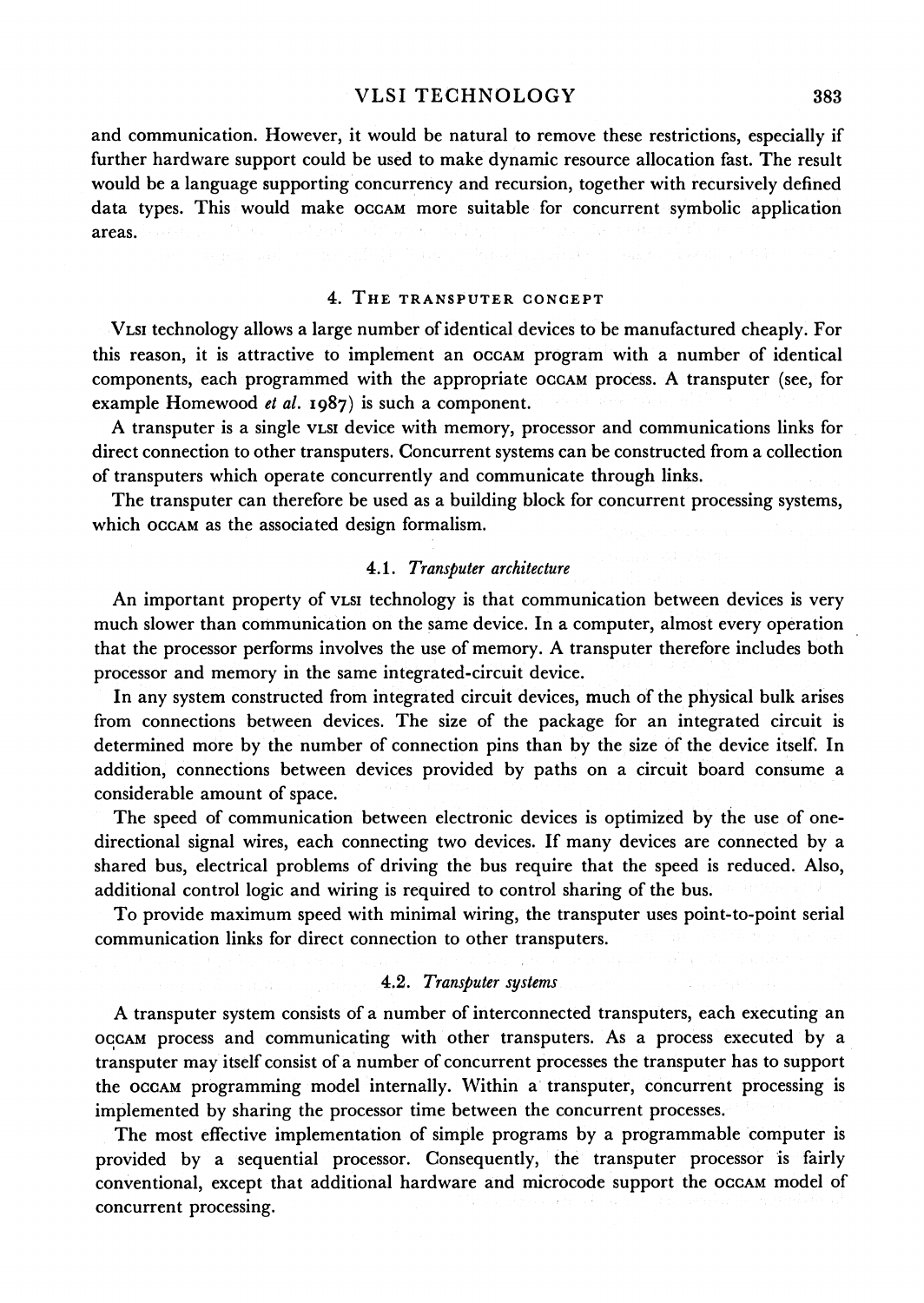## **4.3. Sequential processing**

**The design of the transputer processor exploits the availability of fast on-chip memory by having only a small number of registers; six registers are used in the execution of a sequential process. The small number of registers, together with the simplicity of the instruction set enables the processor to have relatively simple (and fast) data-paths and control logic.** 

#### **4.4. Support for concurrency**

**The processor provides efficient support for the OCCAM model of concurrency and communication. It has a microcoded scheduler which enables any number of concurrent processes to be executed together, sharing the processor time. This removes the need for a software kernel. The processor does not need to support the dynamic allocation of storage as the OCCAM compiler is able to perform the allocation of space to concurrent processes.** 

**At any time, a concurrent process may be either** 

| active :     | being executed,                   |
|--------------|-----------------------------------|
|              | on a list waiting to be executed; |
| or inactive: | ready to input,                   |
|              | ready to output,                  |
|              | waiting until a specified time.   |
|              |                                   |

**The scheduler operates in such a way that inactive processes do not consume any processor time.** 

**The active processes waiting to be executed are held on a list. This is a linked list of process workspaces, implemented with two registers, one of which points to the first process on the list, the other to the last.** 

**A process is executed until it is unable to proceed because it is waiting to input or output, or waiting for the timer. Whenever a process is unable to proceed, its instruction pointer is saved in its workspace and the next process is taken from the list. Actual process switch times are very small as little state needs to be saved; it is not necessary to save the evaluation stack on rescheduling.** 

#### **4.5. Communications**

**Communication between processes is achieved by means of channels. OCCAM communication is point-to-point, synchronized and unbuffered. As a result, a channel needs no process queue, no message queue and no message buffer.** 

**A channel between two processes executing on the same transputer is implemented by a single word in memory; a channel between processes executing on different transputers is implemented by point-to-point links. The processor provides a number of operations to support message passing, the most important being 'input message' and 'output message'.** 

**A process performs an input or output by loading the evaluation stack with a pointer to a message, the address of a channel, and a count of the number of bytes to be transferred, and then executing an input message or an output message instruction.** 

**The input message and output message use the address of the channel to determine whether the channel is internal or external. This means that the same instruction sequence can be used for both internal and external channels, allowing a process to be written and compiled without knowledge of where its channels are connected.**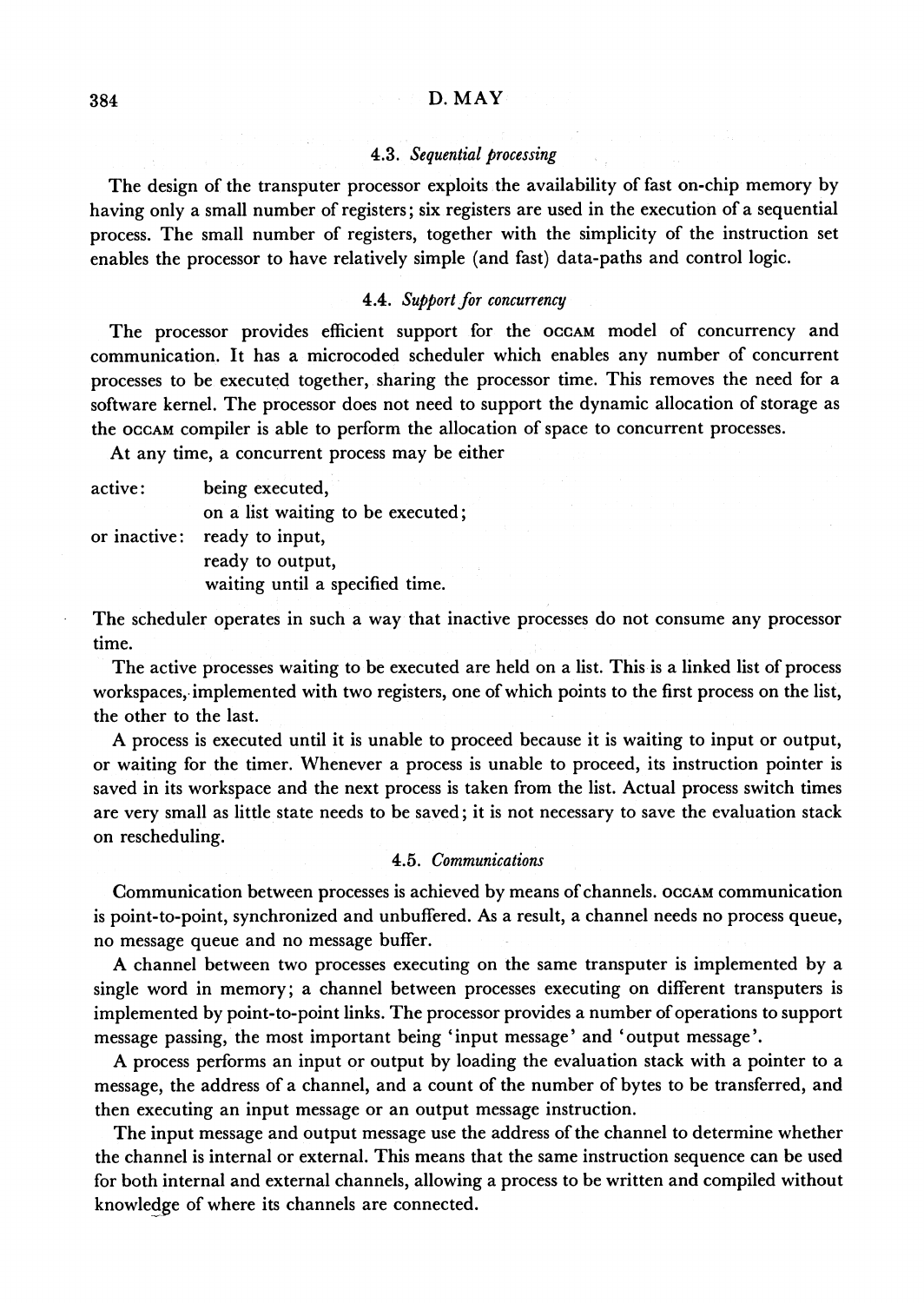**As in the OCCAM model, communication takes place when both the inputting and outputting processes are ready. Consequently, the process which first becomes ready must wait until the second one is also ready.** 

## **4.6. Internal channel communication**

**At any time, an internal channel (a single word in memory) either holds the identity of a process, or holds the special value 'empty'. The channel is initialized to 'empty' before it is used.** 

**When a message is passed by the channel, the identity of the first process to become ready is stored in the channel, and the processor starts to execute the next process from the scheduling list. When the second process to use the channel becomes ready, the message is copied, the waiting process is added to the scheduling list, and the channel reset is its initial state. It does not matter whether the inputting or the outputting process becomes ready first.** 

#### **4.7. External channel communication**

**When a message is passed via an external channel, the processor delegates to an autonomous**  link interface the job of transferring the message and deschedules the process. When the **message has been transferred, the link interface causes the processor to reschedule the waiting process. This allows the processor to continue the execution of other processes while the external message transfer is taking place.** 

#### **4.8. Intertransputer links**

**To provide synchronized communication, each message must be acknowledged. Consequently, a link requires at least one signal wire in each direction.** 

**A link between two transputers is implemented by connecting a link interface on one transputer to a link interface on the other transputer by two one-directional signal lines, along which data is transmitted serially.** 

The two signal wires of the link can be used to provide two  $occAM$  channels, one in each **direction. This requires a simple protocol. Each signal line carries data and control information.** 

The link protocol provides the synchronized communication of  $\text{occ}_A$ . The use of a protocol **providing for the transmission of an arbitrary sequence of bytes allows transputers of different wordlength to be connected.** 

**Each message is transmitted as a sequence of single-byte communications, requiring only the presence of a single-byte buffer in the receiving transputer to ensure that no information is lost. Each byte is transmitted as a start bit, followed by a one bit, followed by the eight data bits, followed by a stop bit. After transmitting a data byte, the sender waits until an acknowledgement is received; this consists of a start bit followed by a zero bit. The acknowledgement signifies both that a process was able to receive the acknowledged byte, and that the receiving link is able to receive another byte. The sending link reschedules the sending process only after the acknowledgement for the final byte of the message has been received.** 

**Data bytes and acknowledges are multiplexed down each signal line. An acknowledgement is transmitted as soon as reception of a data byte starts (if there is room to buffer another one). Consequently, transmission may be continuous, with no delays between data bytes.**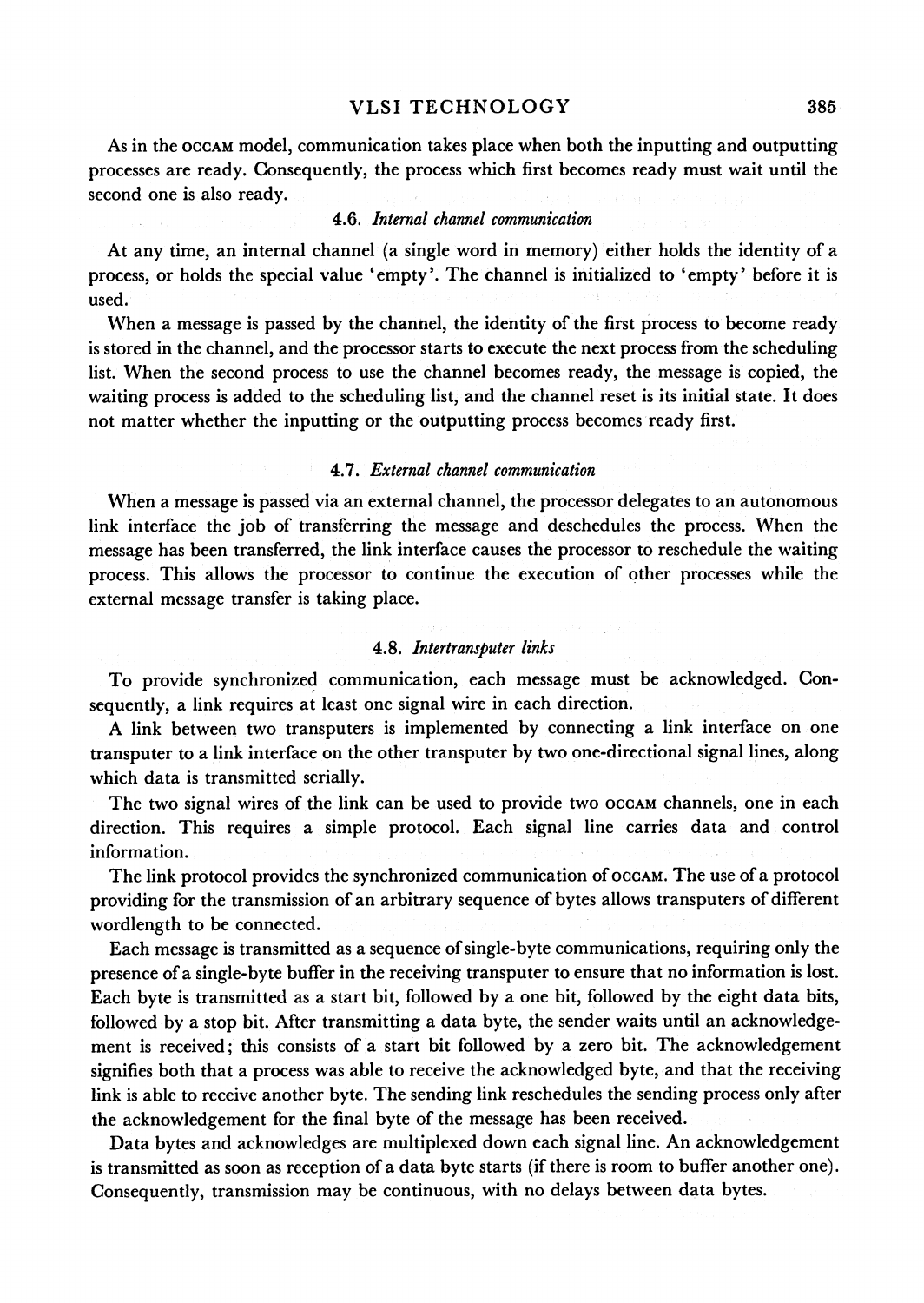### **4.9. Conclusions**

**The transputer demonstrates that the concurrent processing features of OCCAM can be efficiently implemented by a small, simple and fast processor. The time taken for a process to start and terminate is about 1.5 ps; a small enough overhead to allow processes consisting of only a few statements. An interprocess communication has a fixed overhead of about 1.5 gs, and also requires time to transfer the message. Messages are transferred at up to 40 megabytes per second on-chip, and up to 1.5 megabytes per second through a link.** 

**Experience with OCCAM and the transputer has shown that many applications naturally decompose into a large number of fairly simple processes. Once an application has been described in OCCAM, a variety of implementations are possible. In particular, the use of OCCAM together with the transputer enables the designer to exploit the performance and economics of VLSI technology.** 

**The transputer therefore has two important uses. Firstly it provides a new system**  'building block', which enables **OCCAM** to be used as a design formalism. In this role, OCCAM serves both as a system-description language and a programming language. Secondly,  $occAM$ **and the transputer can be used for prototyping highly concurrent systems in which the individual processes are ultimately intended to be implemented by dedicated hardware.** 

### **5. PARADIGMS FOR MASSIVE CONCURRENCY**

**Many uses of concurrency are in embedded applications where the programmer requires explicit control over the physical resources of the machine. However, in general-purpose concurrent computing, the programmer is primarily concerned with introducing concurrency in the interests of increased performance. Relatively simple program structures are adequate for many applications. Indeed, where large numbers of processors are to be used, simple regular structures are essential.** 

**The major concern of the programmer is to express an application in a form in which** 

**(1) there are enough processes to keep all of the processors busy;** 

**(2) the amount of computation performed by a process each time it communicates is large enough to ensure that the communication cost is insignificant.** 

**To do this, it may be necessary to hold copies of programs and data in every processing node; VLSI technology makes this attractive because of the high relative cost of communication.** 

**Three important paradigms are:** 

**(1) pipelines, in which data flows through a series of nodes, each node making a transformation of the incoming data;** 

**(2) farms, in which a controller continually farms out tasks to a large number of identical processing nodes; as a node completes a task, it is given a new one;** 

**(3) arrays, in which a problem is decomposed into a regular array and each component of the array is mapped onto a corresponding processor.** 

**The emergence of these paradigms suggests that new and useful concurrent programming languages could be designed. One possibility is a scientific programming language incorporating constructs such as pipes, farms and arrays. Besides being relatively easy to use, such languages offer the possibility of automatic resource allocation and therefore the possibility of portable subroutine libraries.** 

**A general-purpose concurrent computer must support such paradigms efficiently.**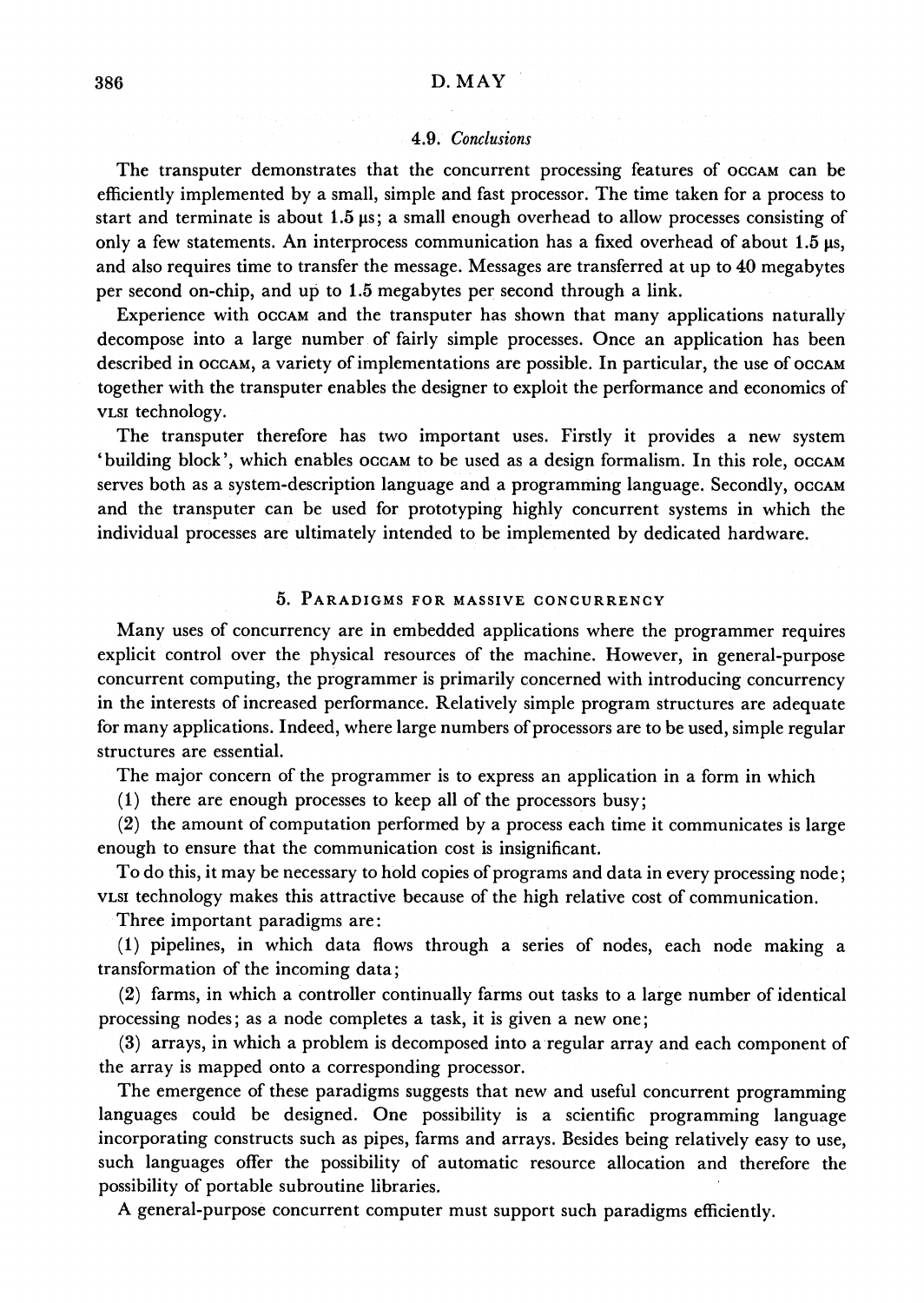### **6. THE CONCURRENT COMPUTER**

**Several 'general-purpose' concurrent computers constructed as a network of sequential processors are now available or under development. At the present level of VLSI technology we can implement in the same area of silicon the following components of a computer: a 10 Mips (million instructions per second) processor; a 4 Kbytes of memory; a 10 megabyte per second communications system.** 

**Consequently, using the same silicon area, we can construct a single 10 Mips (million instructions per second) processor with 4 megabytes of memory (a conventional sequential computer) or a 10000 Mips computer with 2 megabytes of memory. Both machines would require about 1000 VLSI devices, and so are quite small computers.** 

**The problem is to choose the correct ratio of memory to processors and to construct a computer with many processing nodes each with a small amount of memory, interconnected in such a way that it can be applied to practical problems. For small numbers of processing nodes, reconfiguration switches can be used to avoid the need to chose a fixed configuration.** 

**For large networks, reconfiguration is not very practical. Further, there is an increasing interest in programs which dynamically allocate processing resources. This makes a fixed configuration with software (or hardware) providing message routing through the processing node attractive. It is therefore to be expected that future hardware developments will provide message routing systems; one example is the torus routing chip (Dally I986).** 

**A number of different network structures have been proposed for concurrent computers: pipeline; array (D, 2D, 3D,...); hypercube; toroidal surface; shuffle.** 

**These structures vary in three important respects: ability to extend; ability to implement on silicon (in two dimensions); cost of non-local communication.** 

**Pipelines and simple (two dimensional) arrays can be easily implemented or extended. Arrays (and hypercubes) become progressively more difficult to implement as the dimension increases, with much space taken by connections which need to cross over. However, 1000 or so processing elements can be connected in this way.** 

**One difficulty with the hypercube structure is that the number of links provided at each node must be at least the dimension of the hypercube. This means that a standard component (which has a fixed number of links) cannot be used to implement an arbitrarily extensible array. An alternative structure which avoids this problem is obtained by implementing each node of the hypercube with a ring of transputers; this structure is known as 'cube-connected cycles'.** 

**The cost of non-local communication, which arises when two nodes need to communicate via intermediate nodes, varies widely. A one-dimensional array is obviously the worst. It may appear that a hypercube provides the best solution, and to understand why this may not be so, it is necessary to examine how a hypercube configuration is implemented in practice.** 

**Suppose the hypercube is being implemented using a two-dimensional interconnect such as**  metal tracks on silicon. When two order-*n* hypercubes are connected to form an order- $(n+1)$ **hypercube, 2' wires are needed to connect the corresponding nodes in the two order n cubes.**  These wires are not short; their length is the width of the order *n* cube, at least  $2^{\frac{1}{2}n} \times$  the width of a single node. Consequently, the total area taken by the connections is of order  $2^{\frac{1}{2}n} \times 2^n$ . As **the order, n, of the hypercube grows:** 

(1) the size of the hypercube interconnect grows faster than  $2^{\frac{1}{2}n} \times 2^n$ :

(2) the diameter, in terms of length of interconnect, grows faster than  $2^{\frac{1}{2}n}$ .

**Of course, if the hypercube is implemented by using a three-dimensional interconnect the** 

**387**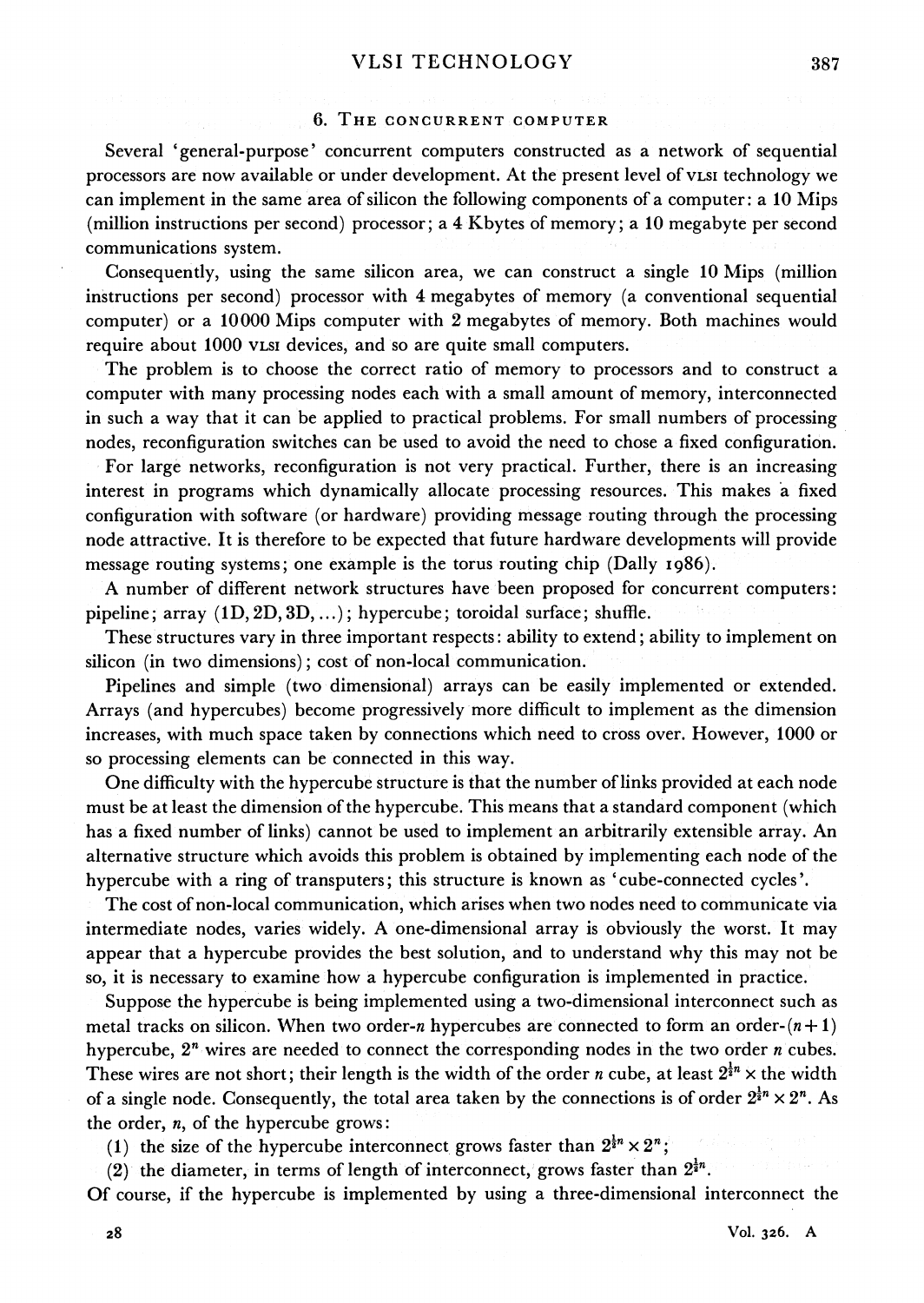**results are slightly better, but the situation remains fundamentally unchanged; a large hypercube is a relatively expensive interconnect. This is an important conclusion as most of the interconnection networks used for concurrent computers are isomorphic to hypercubes.** 

**It appears that arrays of low (two or three) dimension can provide lower latency communications with much smaller interconnects, even for very large numbers of processing nodes (1000-100000). This is primarily because no long wires are needed to implement them with a two-dimensional interconnect (Dally 1986).** 

## **7. FUTURE DEVELOPMENTS**

**Existing transputers are designed to provide a very efficient implementation of concurrent processing and communication. Allocation of processors and memory is determined at compiletime to minimize runtime overheads. As a result, it is reasonable for a process to perform a simple operation, a few statements, between communications with other processes: static allocation allows fine grain parallelism to be used efficiently.** 

**For many applications, it would be preferable to provide more dynamic allocation of processing and memory resources. This would, for example, enable concurrency to be used together with recursion to express algorithms which dynamically allocate and deallocate processors in the same way that a sequential program dynamically allocates and deallocates memory. This would raise the level of programming to the point at which it would be necessary to specify only where 'real' concurrency is to be used. Inevitably, the increased cost of the concurrency implementation would dictate that a process should perform a larger amount of processing between communications; dynamic allocation requires coarse grain parallelism.** 

**Some of the overhead can be recovered by building more capabilities into the processing node. The most important of these is the provision of message through-routing. This will enable software structures to be mapped onto a fixed processor configuration such as a two- or threedimensional array as described above.** 

## **7.1. Technology developments**

**The development of the next level of static RAM technology (256 Kbit) is well advanced, and by 1990 it is expected that 1 megabit static RAMS will be in production. By this time 4 megabit dynamic RAMS will be available.** 

**This means that a transputer could be equipped with 100 Kbytes of on-chip RAM and a processor at least twice as fast as the present one. Of course there is also the possibility of considerably more on-chip processing and communication capability than is currently being achieved.** 

**With scaling to smaller geometries comes an increase in speed. Present transputers achieve processor cycle times and memory cycle times of about 50 ns. The 1990 technology is expected to reduce this to about 20 ns. Notice that the switching time scales linearly, but the number of devices scales quadratically; another important reason for the increased use of concurrency.** 

## **7.2. Memory**

**The possibility of incorporating large memories opens up interesting architectural possibilities which are only just beginning to be explored. For example, an on-chip RAM can**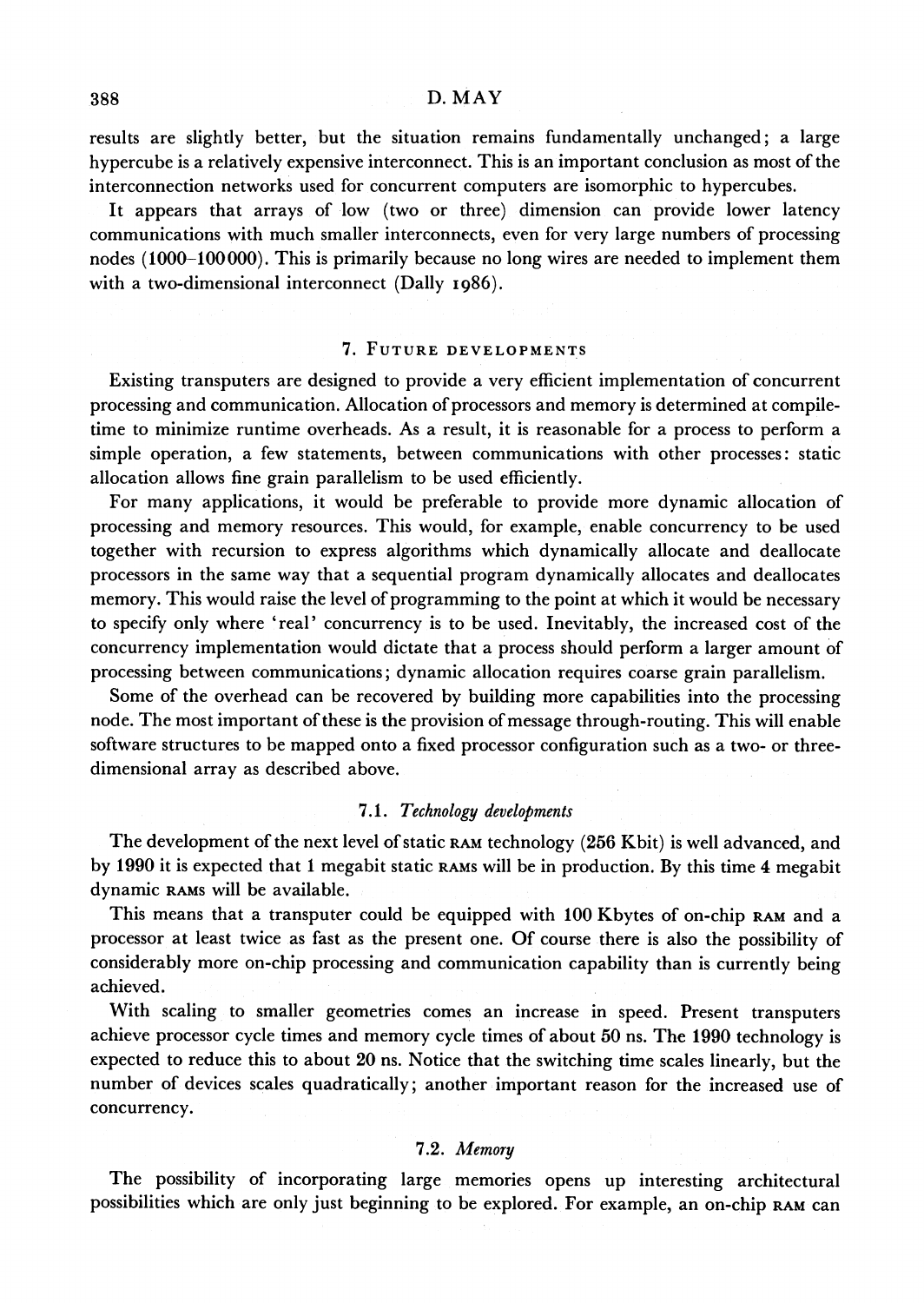**provide very high data rates because it can be accessed in rows (for example, 256 bit 'words'). It is also expected that external (commodity) RAMS Will provide for access to blocks of memory rather than just words. The access to successive (or in-block) locations will be limited by the rate at which data can be sent off chip, not by the speed of the memory itself.** 

**The access time of an on-chip memory will continue to be about two to four times faster than the access time of an off-chip one. This means that sufficient on-chip memory should be provided for the frequently accessed process workspaces and stacks, and block transfer should be used to transfer data between on-chip and off-chip memory.** 

## **7.3. Processing node architecture**

**The possibility of wide (256 bit pages) access to the internal memory allows several processors to share the same (internal) memory. If each processor is equipped with a very small data and instruction cache, most accesses to the internal memory can take place in pages. This architecture would allow, for example, a communications processor to transfer applicationspecific data structures through communication links while the other processor(s) perform the computation associated with the node.** 

**The processor itself can be provided with additional microcoded operation at very little cost. In practice, the major problem is to identify generally useful operations. However, support for dynamic storage allocation to permit recursive, concurrent programs and their associated user defined data types is a logical step.** 

#### **7.4. Communications architecture**

**One important use of the extra silicon area available within a processing node is the provision of hardware for global message routing. As a message arrives (or is generated locally), its destination address is decoded and, if necessary, the message is forwarded via the appropriate communications link.** 

**Two techniques can be used for message routing. In packet routing, a message is completely input before being output. This does not seem to be a very appropriate scheme; it introduces a significant delay through the node and also requires memory space within intermediate nodes to store the packets waiting to be output. A better scheme is 'wormhole' routing (Dally 1986) in which the address is input, the destination link is determined and the message forwarded as soon as the destination link is not busy.** 

**Another possibility is the provision of hardware support for global memory addressing, even in a distributed memory multiprocessor. Non-local addresses can be decoded in hardware, and read and write operations translated into messages to remote processing nodes. These are routed in the same way as normal messages. (It might seem that the provision of a global address space removes the need for process communication. However, process communication cannot be performed efficiently with only memory-access operations; it must be possible to cause a process to be scheduled when a message arrives.)** 

**The result of these developments is that the programmer will not need to adapt his programs to a particular system structure, nor will reconfiguration be needed. However, it will still be important to preserve locality in mapping algorithms onto the processor array. This is an important area for future language and compiler development.**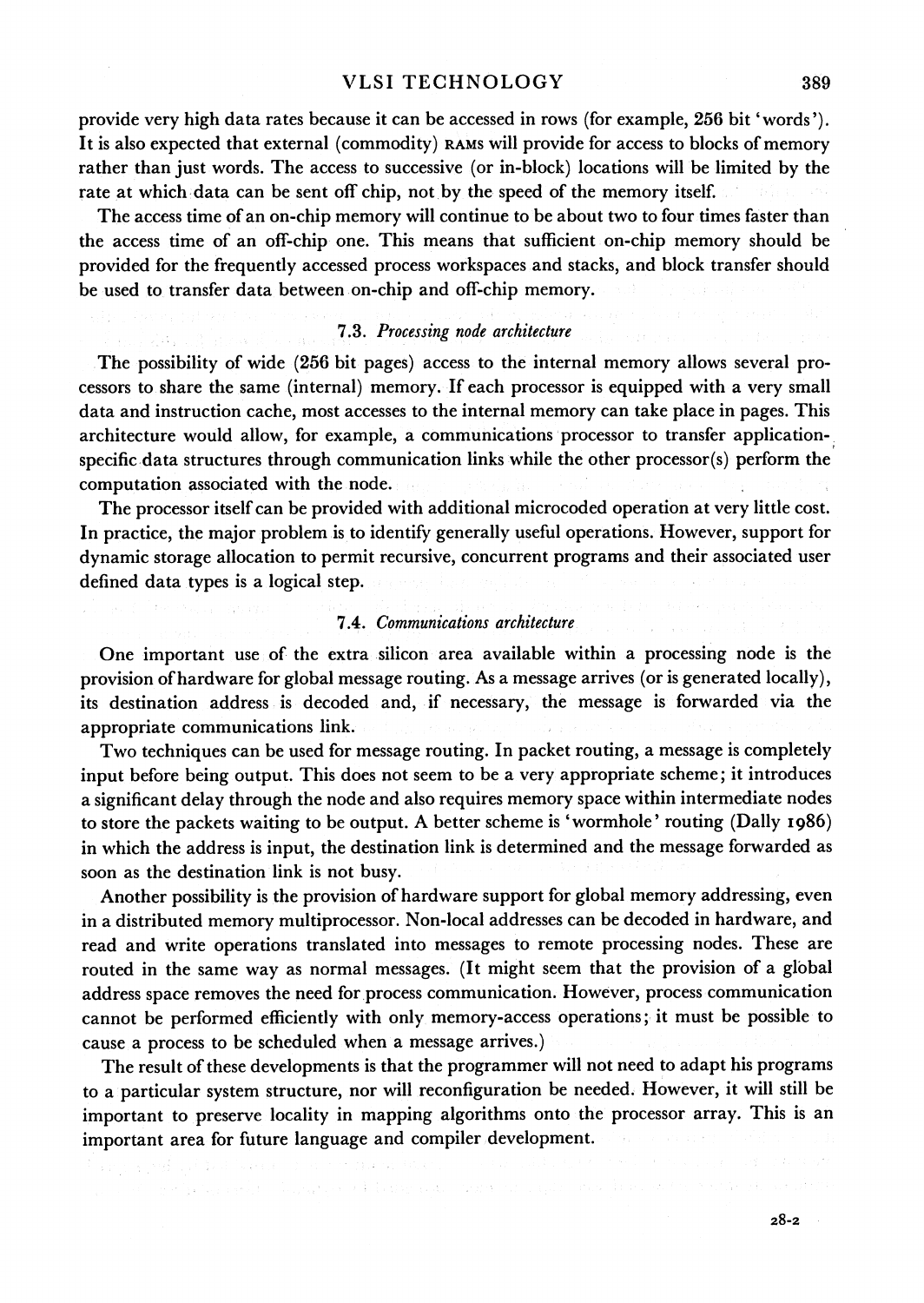#### **7.5. Monitoring**

**As the technology allows several processors to be combined onto the same chip, it is inevitable that some processors will have no direct connections to any pins; their behaviour will not be observable from outside the chip. Consequently, facilities for testing and monitoring a processing node will be built into it, and the most convenient way to do this is to include a communications link specifically for the purpose.** 

**The monitoring of a large multiprocessor is a computationally intensive task. Monitoring information generated at many nodes in the system must be processed and useful information extracted in real time. By using a standard communication link on each node for this purpose a multiprocessor monitoring array similar to but smaller than the processing array can be used. This monitoring array can be programmed in exacty the same way as the processing array.** 

### **7.6. The input-output system**

**Future computer input and output will require specialized concurrent processors. These will perform operations such as image analysis, graphics, animation, speech and public key encryption.** 

**These functions can be implemented as either fixed configurations of standard components such as transputers, or as specialized VLSI systems.** 

**The construction of tools for the design and programming of systems constructed from standard components and specialized silicon devices is the subject of current research. Recent**  work has shown that a communicating process language such as occam is suitable as a source **language for silicon compilation (May et al. I987). This approach allows a wide range of concurrent algorithms to be implemented directly in VLSI, and allows reliable migration of algorithms from software into specialized hardware as performance requirements increase. It also allows a wide range of program development and verification tools to be used for VLSI designs.** 

**These tools are essential to realize the potential of the technology: a complete concurrent computer including input and output on a single chip.** 

## **8. EVOLUTION OF CONVENTIONAL ARCHITECTURES**

**In view of the development of the technology, certain changes in conventional architecture seem inevitable.** 

#### **8.1. Sequential architectures**

**Firstly, manufacturers of conventional microprocessors will have no difficulty in incorporating large (for example, 64 Kbyte) cache memories on the same chip as the processor. There will be a strong incentive to do so in view of the difference in speed between internal and external memory access.** 

**It seems likely that virtual memory will continue to be used: there will continue to be a significant difference in speed between the static RAMS, dynamic RAMS, discs, etc. Consequently, it seems likely that conventional microprocessor systems will combine a processor, cache and memory manager on a single VLSI chip, with external main memory provided by high-speed static or dynamic RAMS and secondary memory provided by dynamic RAMS or discs. As time**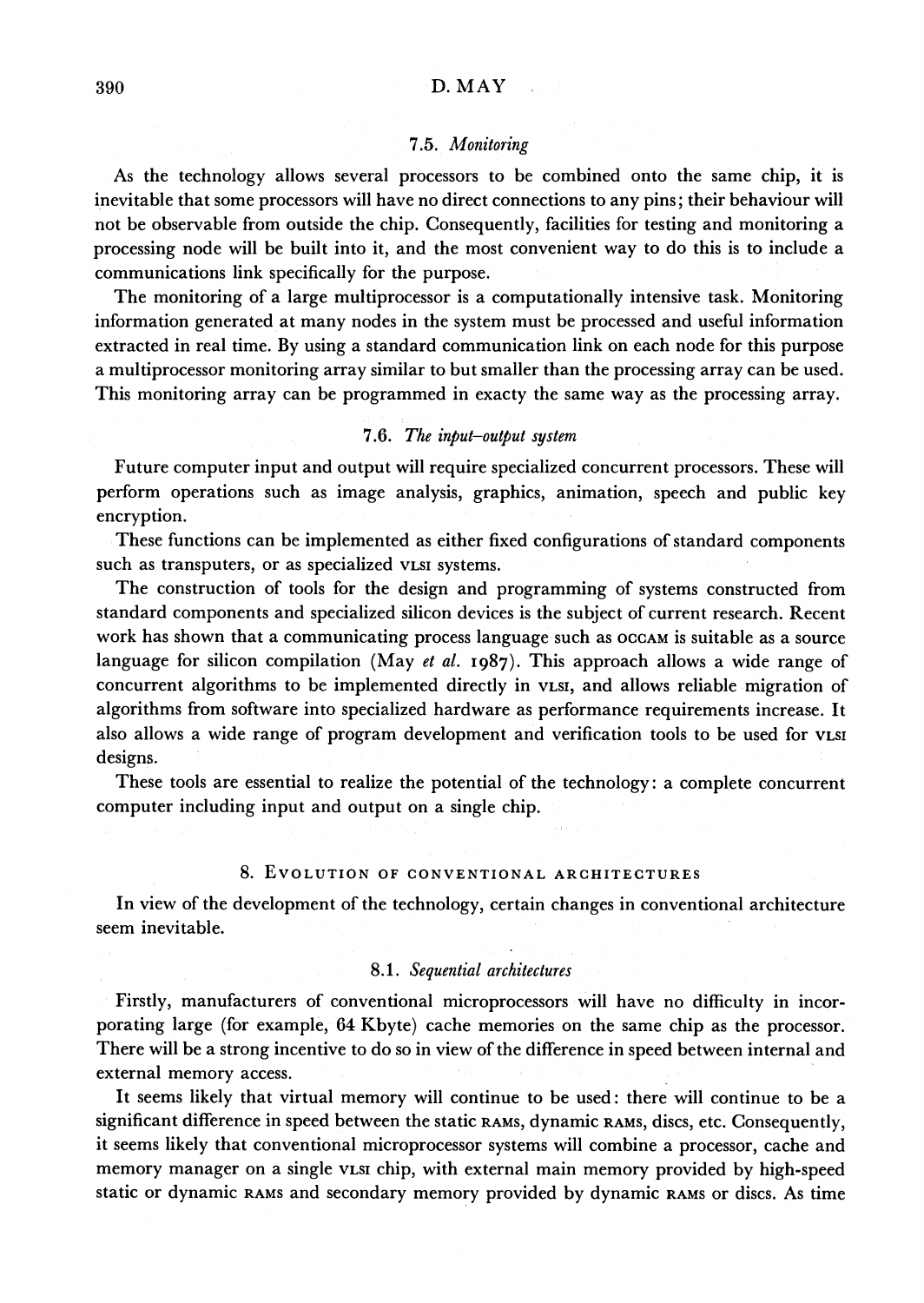**progresses, the high-speed on-chip caches will become so large as to remove the need for anything except secondary memory external to the device. As the transfer of data between secondary and primary memory involves blocks rather than randomly accessed words, the external memory interfaces can be optimized to this purpose; they can become more serial. This reduces pin-count and cost on both memory devices and processors.** 

**Processor designs will continue to become more ambitious. Even the 'reduced instruction set' computers (RISC) now in design involve complex pipelining that uses large areas of silicon to produce small gains in performance improvement. Processors will normally include floatingpoint arithmetic and even pipelined vector floating point. As noted above, on-chip memory can provide data at the high speeds needed to support pipelined operations.** 

**Inevitably, as an entire sequential computer will be easily implementable on a single chip, sequential architectures will evolve into concurrent architectures. This is already happening, with machines consisting of a small number of processors (up to 20) sharing a common bus to which a global memory is connected. Contention for access to the global memory is alleviated in one of two ways:** 

**(1) by providing local cache memory on each processor and ensuring cache consistency (at considerable hardware cost);** 

**(2) by providing local memory and using the global memory only for (explicit) message passing (this appears to the user rather like a distributed memory multiprocessor).** 

**The presence of a global address space makes these machines appear easier to program than a truly distributed memory multiprocessor (such as a hypercube or transputer-based machine). However, in practice it is necessary to observe very similar principles, ensuring local operation wherever possible.** 

**Communication involves synchronization to tell the receiving processor that data has arrived or to tell the sending processor that data has been taken. This cannot be efficiently implemented by a shared memory alone; an additional interconnect between the processors is needed. It is also necessary to incorporate microcode and hardware support for process scheduling and communication; without it the overheads of concurrent processing are excessive.**  Language Prop. De

## **8.2. Array processing**

**Many applications can make use of a very large number of simple procesing elements operating in parallel. One example is image processing (or low-level vision). These applications have been implemented by SIMD (single instruction multiple data) machines such as the DAP (Distributed Array Processor).** 

**The SIMD machine was conceived when a control unit was large and expensive in relation to an ALU (arithmetic logic unit) and a few registers, and when the speed of the physical interconnect between control unit and ALU did not limit performance. It consists of a large synchronous array of arithmetic logic units controlled by a single microprogram controller which synchronously broadcasts instructions through the array.** 

**In VLSI technology, a control unit and a program store is small; no more than the connection**  points needed to receive the wide instructions from the control unit. Furthermore, current sIMD **machines are becoming limited in speed by the time taken to broadcast instructions through a large processor array. This problem is getting worse.** 

It may be better, therefore, to use a **MIMD** (multiple instruction multiple data) machine based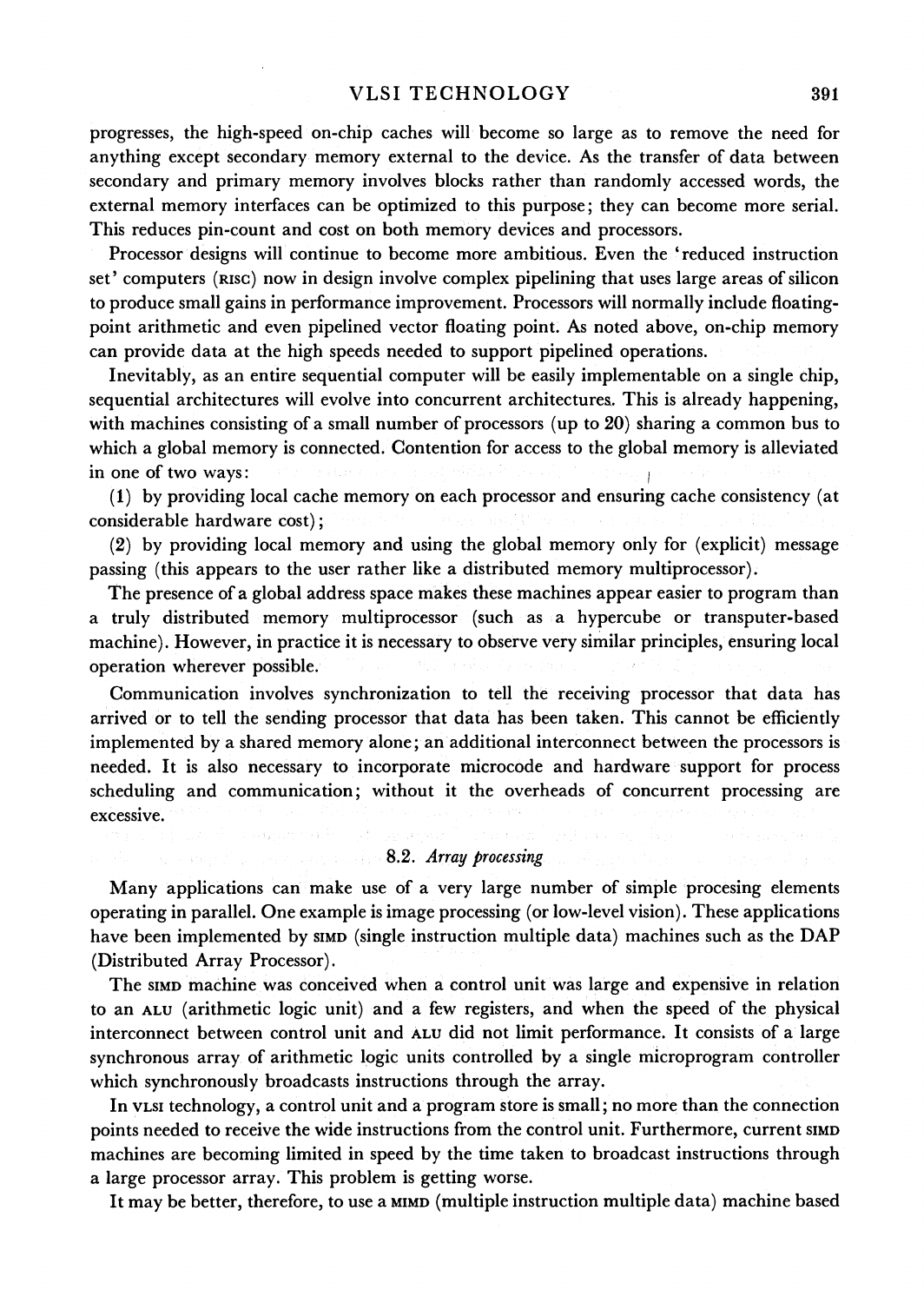**on a very simple processing node. Such a machine could use the same architecture and interconnect as the more general-purpose MIMD processing array. This would allow fine-grain SIMD style processing to be combined with more general-purpose MIMD processing.** 

#### **8.3. Vector processing**

**To have significant benefits a vector processor must be pipelined; this makes it much bigger than a scalar processor. It must have:** 

- **(1) two operand access paths;**
- **(2) two normalizers for source operands;**
- **(3) additional floating point ALU for scalar product;**
- **(4) further normalizer for result;**
- **(5) more complex control logic.**

**One vector processor will therefore take the same silicon area as several scalar ones. Several scalar processors sharing the same store are more flexible than a single vector processor, and so a collection of scalar processors is preferable to a vector processor if both have the same performance and use the same area. However, it is likely that there is a trade-off of flexibility against efficiency. This issue is not well undertood and requires further investigation.** 

### **9. CONCLUSIONS.**

**A general-purpose concurrent computer will contain aprocessing array with many (between 10 and 1000000) similar processing elements. These will incorporate automatic message routing providing low-latency communication between all the processing elements. The elements will be connected in a fixed network.** 

**The general-purpose processing array will be surrounded by input and output systems also containing many processing elements. These will be more specialized, consisting of generalpurpose devices connected in specialized configurations or, alternatively, of specialized devices.** 

**The concept of communicating processes can provide an architectural basis for both generalpurpose and specialized parts of the computer. Languages based on communicating processes, such as OCCAM, serve as the system language for these concurrent computers. Experience gained from the application of these machines will form the basis for higher-level user languages.** 

#### **REFERENCES**

**Hoare, C. A. R. 1978 Communicating sequential processes. Communs ACM 21 (8), 666.** 

**Inmos Limited i988 Occam2 reference manual. New York: Prentice-Hall.** 

**May, D., Shepherd, R. & Keane, C. 1987 Communicating process architecture, in future parallel computers (ed. P. Trealeaven & M. Vannesch). New York: Springer-Verlag.** 

**Roscoe, A. W. & Hoare, C. A. R. 1986 The laws of Occam Programming. Programming Research Group, Oxford University.** 

Dally, W. J. 1986 A VLSI architecture for concurrent data structures. California Institute of Technology.

**Homewood, M., May, D., Shepherd, D. & Shepherd, R. 1987 The IMS T800 transputer. IEEE Micro. 7(5), 10-26.** 

**Mead, C. A. & Conway, L. A. 1980 Introduction to VLSI Systems. New York: Addison Wesley.**